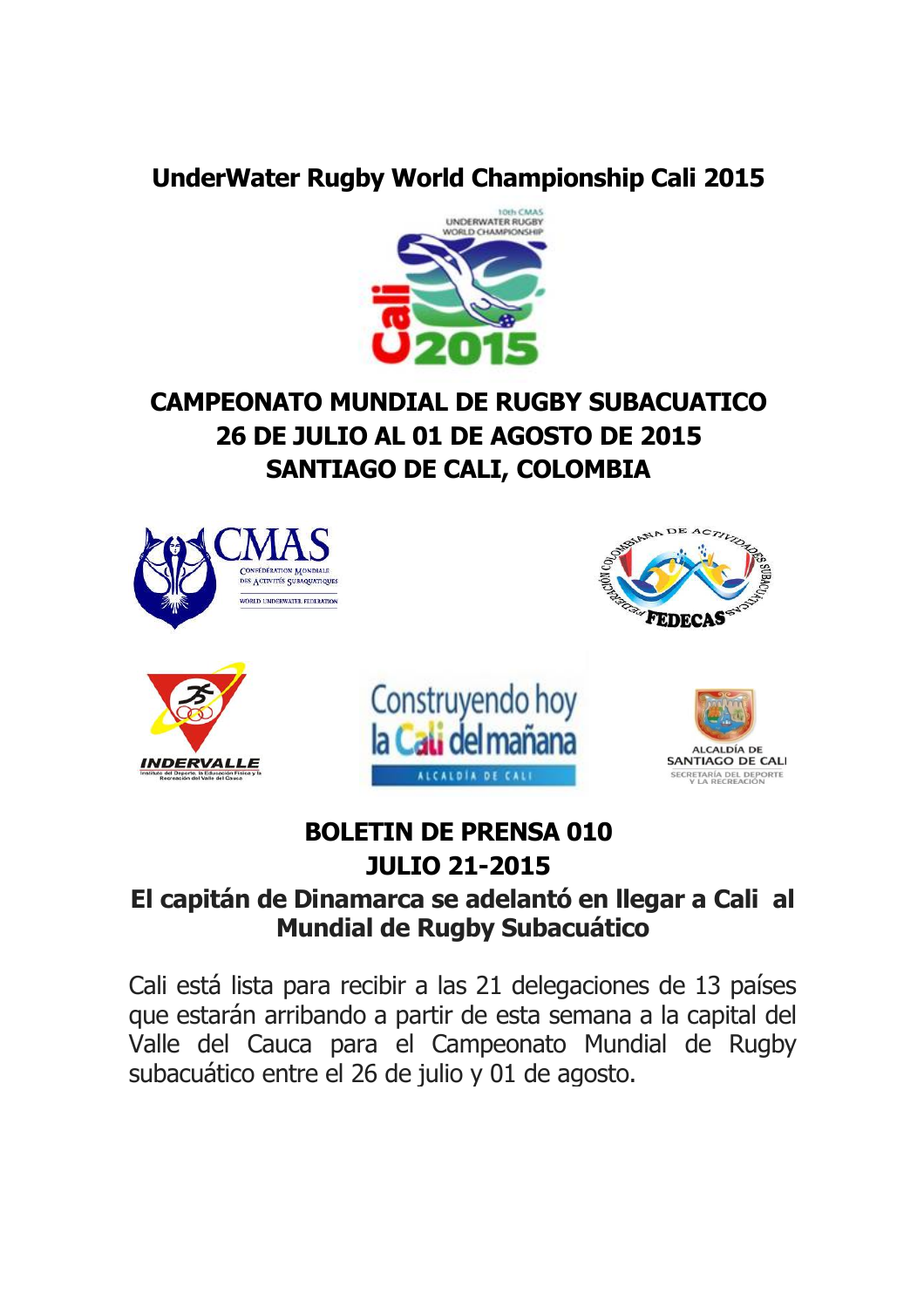La primera Nación en arribar es el actual campeón mundial Noruega que lo hace este martes 21 de julio a las 10:00 de la noche y se instalará en el club Campestre.

Uno de los integrantes del equipo de Dinamarca, su capitán Mikkel Rasmussen, se adelantó a llegar a Cali desde el pasado sábado para disfrutar un poco de la ciudad que había visitado tiempo atrás y conocer el escenario.

Dinamarca es dirigida por el entrenador Niels Feerup, quien hizo parte como jugador de su país en 1995 cuando compitió en Cali en el Mundial de Rugby Subacuático donde fueron subcampeones mundiales.

Los daneses en el pasado Campeonato Mundial realizado en Helsinki Finlandia ocuparon el quinto lugar en hombres y sexto puesto en damas.

### **Demark's capitan arrived earlier to the Underwater Rugby World Championship in Cali.**

Cali is ready to receive the 21 delegations from the 13 countries which will start to arrive to the Valle del Cauca's capital for the 10th CMAS Underwater Rugby World Championship to be hold between July 26<sup>th</sup> and August  $1<sup>st</sup>$ 

The first country to arrive to the city will be Norway which will arrive on July  $21^{st}$  at 10:00 pm and which will be staying at the Club Campestre.

One of the members of the Danish team is its Capitan Mikkel Rasmussen made it to town even earlier, last Saturday, to